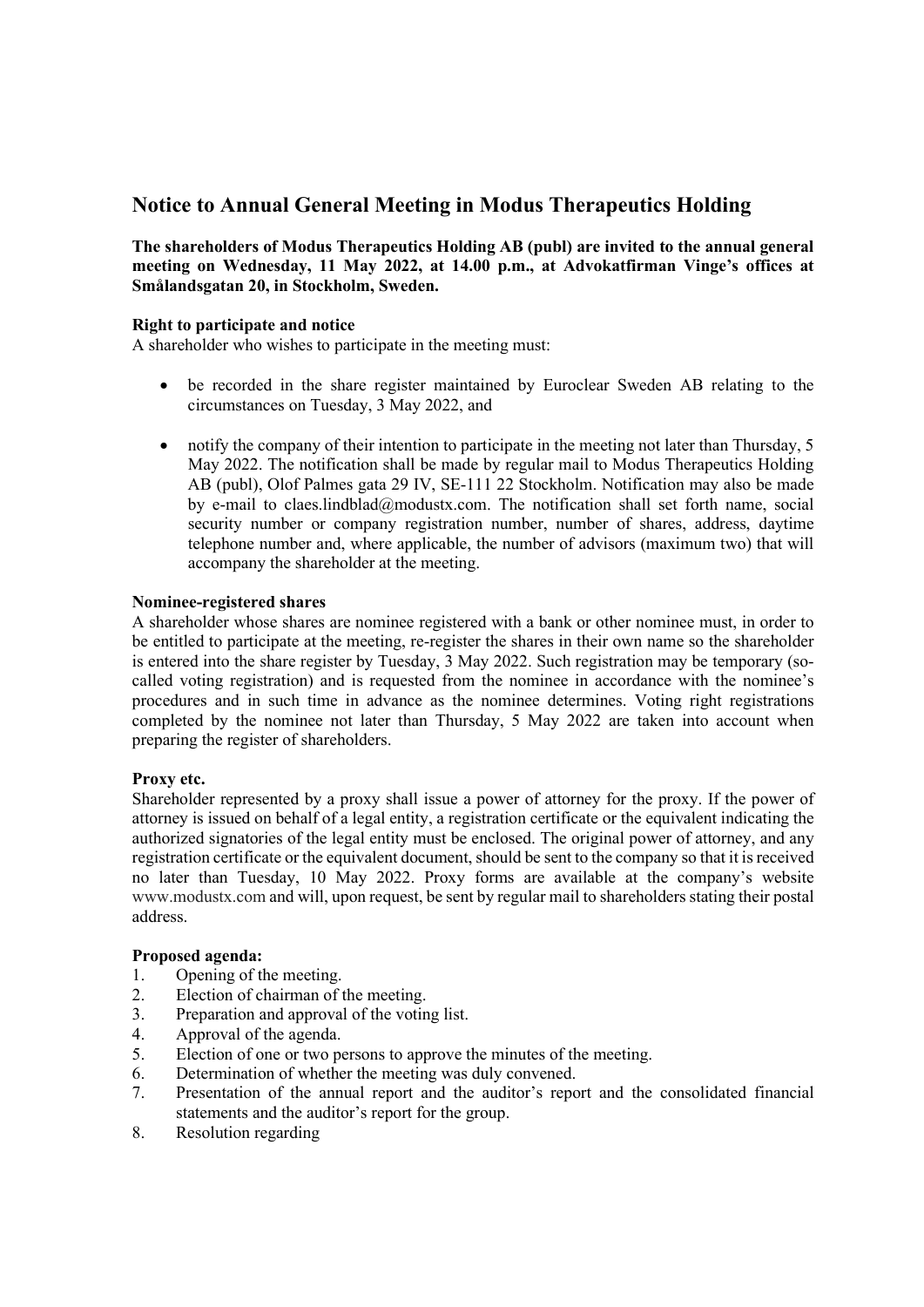- a. the adoption of the income statement and the balance sheet and the consolidated income statement and the consolidated balance sheet,
- b. allocation of the company's results pursuant to the adopted balance sheet,
- c. discharge from liability of the board members and the managing director.
- 9. Determination of the number of members and deputy members of the board of directors and the number of auditors and deputy auditors.
- 10. Determination of remuneration for members of the board of directors and auditors.
- 11. Election of the members of the board of directors and auditor.
- 12. Resolution regarding the nomination committee.
- 13. Resolution regarding amendment of the articles of association.
- 14. Resolution regarding share issue authorization.
- 15. Closing of the annual general meeting.

## Proposed resolutions in brief:

## **Resolution regarding the allocation of the company's results (item 8b)**

The board of directors proposes that no dividend shall be distributed, and that the company's accumulated results shall be carried forward.

## **The Nomination Committee's proposal (item 2 and 9 – 11)**

The Nomination Committee, consisting of Viktor Drvota (Karolinska Development AB and chairman of the board of directors), Torsten Goesch (KDev Investments AB) and John Öhd, has submitted the following proposals:

- that attorney at law Amanda Knutsson is elected chairman of the annual general meeting;
- that the number of board members shall be three without any deputy board members;
- that the number of auditors shall be one with no deputies;
- that no remuneration shall be paid to the board of directors;
- that remuneration to the auditor is proposed to be paid in accordance with approved invoices within the scope of tender;
- that Viktor Drvota, Ellen Donnelly and Torsten Goesch are re-elected as board members for the period until the end of the next annual general meeting;
- that Viktor Drvota is re-elected chairman of the board of directors; and
- that Ernst & Young Aktiebolag is re-elected as auditor for the company for the period until the end of the next annual general meeting.

Information about the persons proposed to be elected as board members is set forth in the company's annual report as well as on the company's website, www.modustx.com.

## **Nomination committee (item 12)**

The Nomination Committee proposes that the annual general meeting assigns the chairman of the board the task of convening a Nomination Committee, based on the ownership structure at the end of September 2022, comprising the chairman of the board and one member appointed by each of the three largest shareholders of the company. The Nomination Committee shall remain in place until the following Nomination Committee has been appointed. In the event any of the three largest shareholders refrains from its right to appoint a member of the Nomination Committee, this right shall be vested in the shareholder that, after these three shareholders, has the largest shareholding. In the event a member no longer represents the shareholder that the member was appointed by, or if the member for other reasons resigns from the Nomination Committee before its work has been completed, the shareholder shall be given the opportunity to appoint a new member of the Nomination Committee. The Nomination Committee shall prepare and submit the following proposals to the annual general meeting: